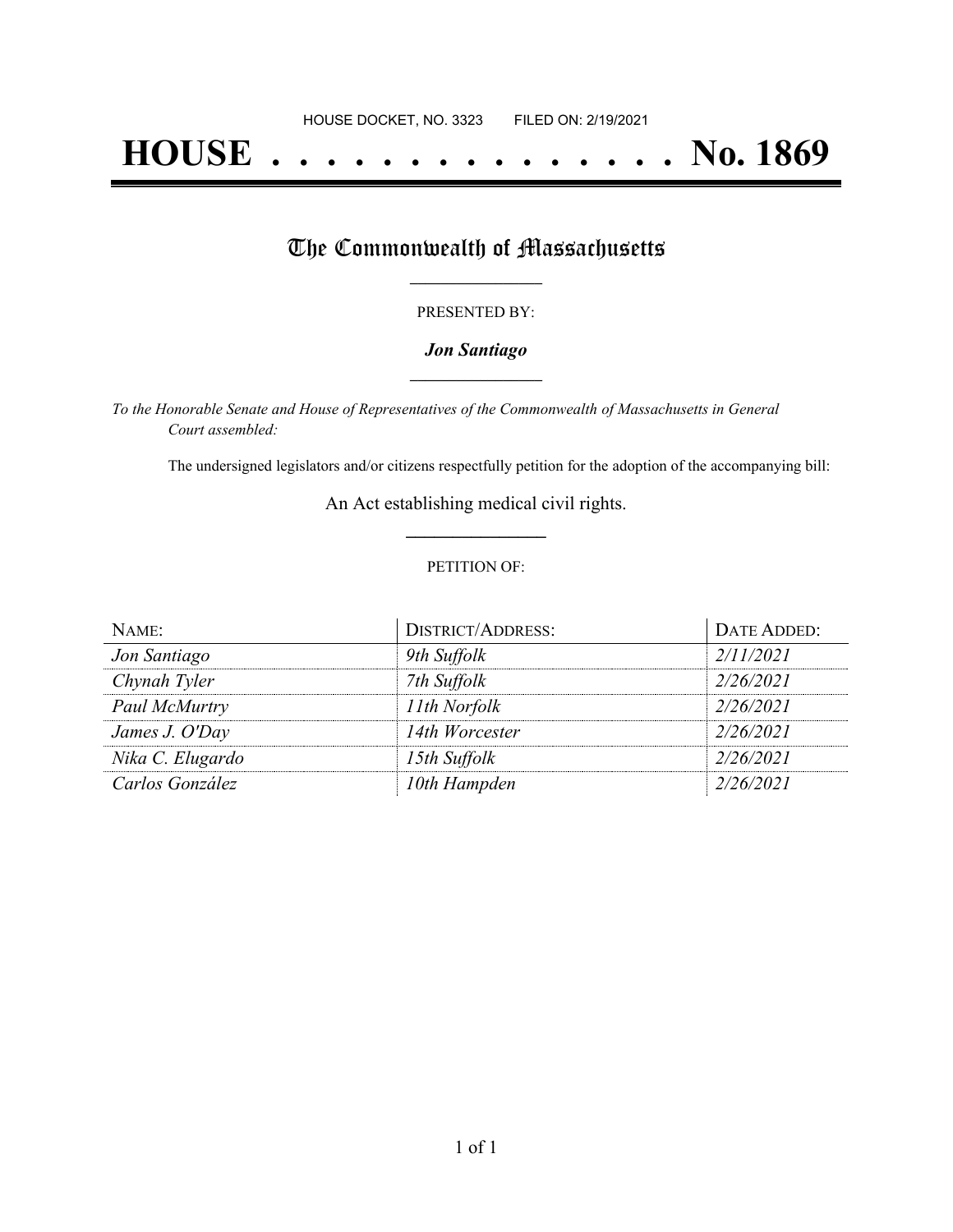## **HOUSE . . . . . . . . . . . . . . . No. 1869**

By Mr. Santiago of Boston, a petition (accompanied by bill, House, No. 1869) of Jon Santiago and others for legislation to establish medical civil rights. The Judiciary.

### The Commonwealth of Massachusetts

**In the One Hundred and Ninety-Second General Court (2021-2022) \_\_\_\_\_\_\_\_\_\_\_\_\_\_\_**

**\_\_\_\_\_\_\_\_\_\_\_\_\_\_\_**

An Act establishing medical civil rights.

Be it enacted by the Senate and House of Representatives in General Court assembled, and by the authority *of the same, as follows:*

|  | SECTION 1. Chapter 276 is hereby amended by adding the following new section: |  |  |
|--|-------------------------------------------------------------------------------|--|--|
|  |                                                                               |  |  |

- 2 Section 33  $\frac{1}{2}$ .
- 3 (a) Definitions:

 1. "Emergency medical condition" a medical condition, whether physical, behavioral, related to a substance use disorder or mental, manifesting itself by symptoms of sufficient severity, including severe pain, that the absence of prompt medical attention could reasonably be expected by a prudent layperson who possesses an average knowledge of health and medicine to result in placing the health of the person or another person in serious jeopardy, serious impairment to body function or serious dysfunction of any body organ or part or, with respect to a pregnant woman.

11 2. "Law enforcement agency", (i) a state, county, municipal or district law enforcement 12 agency, including, but not limited to: a city, town or district police department, the office of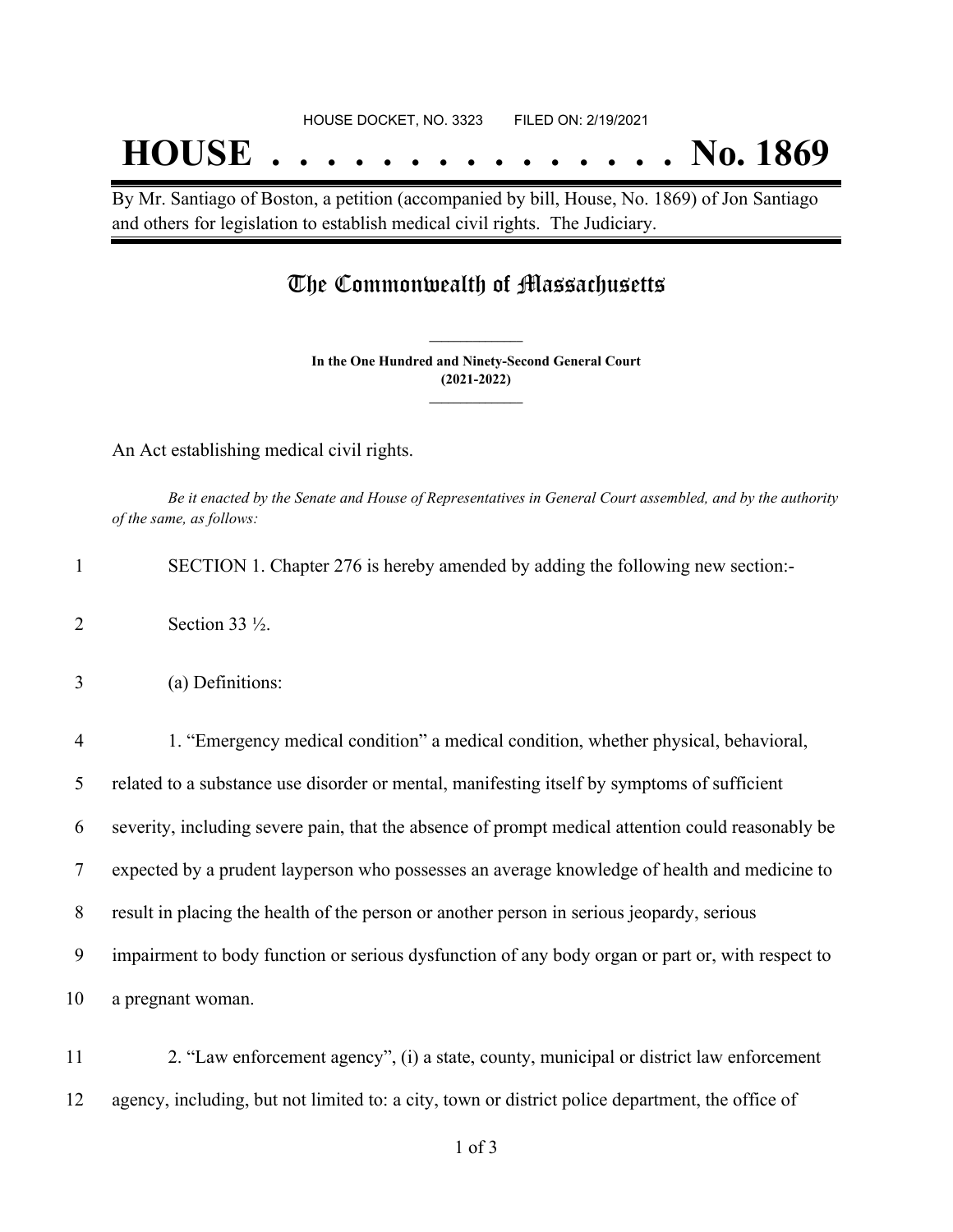environmental law enforcement, the University of Massachusetts police department, the department of the state police, the Massachusetts Port Authority police department, also known as the Port of Boston Authority police department, and the Massachusetts Bay Transportation Authority police department; (ii) a sheriff's department in its performance of police duties and functions; or (iii) a public or private college, university or other educational institution or hospital police department.

 3. "Law enforcement officer" or "officer", any officer of an agency, including the head of the agency; a special state police officer appointed pursuant to section 58 or section 63 of chapter 22C; a special sheriff appointed pursuant to section 4 of chapter 37 performing police duties and 22 functions; a deputy sheriff appointed pursuant to section 3 of said chapter 37 performing police duties and functions; a constable executing an arrest for any reason; or any other special, reserve or intermittent police officer.

 4. "Medically unstable," any condition, whether physical, behavioral, related to substance use or mental health disorders, that manifests in an unstable medical or mental health status, which could reasonably be understood by a layperson to lead to an emergency medical condition.

 (b) While under the custody or control of a law enforcement officer, any person who experiences an emergency medical condition or is medically unstable shall have the right to be provided with emergency medical services.

 (c) Law enforcement officers shall request emergency medical services for any person under their custody or control who has 1) communicated that they are experiencing an emergency medical condition, 2) reasonably appears to a law enforcement officer to be experiencing an emergency medical condition, or 3) has been observed by a law enforcement

of 3